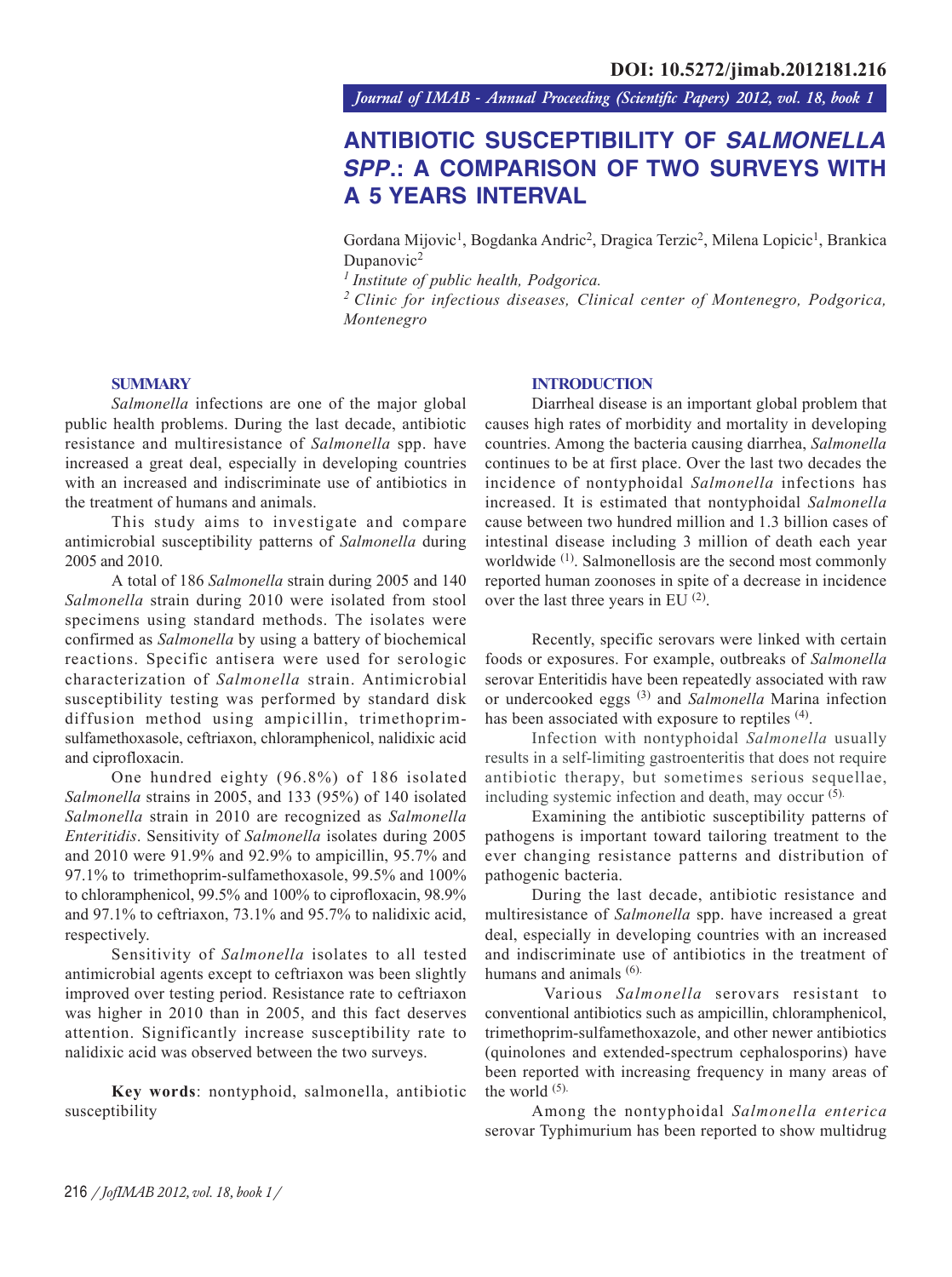resistance (7).

This study aims to investigate and compare antimicrobial susceptibility patterns of Salmonella during 2005 and 2010.

### **MATERIAL AND METHOD**

A total of 186 *Salmonella* strain during 2005 and 140 *Salmonella* strain during 2010 were isolated from stool specimens using standard methods.

Using sterile swabs, the stool samples were directly inoculated onto plates of SS agar (Himedia, HIMedia Laboratiries Pvt.Ltd. India). The same samples were then plated onto Selenite F broth (BIOTEC, BIOTEC Laboratories Ltd, UK) and incubated as aforestated for enrichment. Agar plates and enrichment broth were incubated aerobically at  $37 \epsilon$ C for 20-24 hours. Following the incubation of Selenite F broth, a loopful was streaked onto SS agar plates and

incubated at 37°C for 24 h. One to three colonies suspected to be *Salmonella* (small colorless colonies sometimes with black spot) were selected and characterized biochemically using Kligler Iron Agar (KIA) and Urease tests.

Specific antisera were used for serologic characterization of *Salmonella* strain. Antimicrobial susceptibility testing was performed by standard disk diffusion method (NCCLS, 1997; 2001) using ampicillin, trimethoprim-sulfamethoxasole, ceftriaxon, chloramphenicol, nalidixic acid and ciprofloxacin (Beckton Dickinson, MD).

#### **RESULTS**

*Salmonella* Enteritidis was the most common isolated serovar during 2005 and 2010 (96.8%; 95%, respectively). Salmonella gr. B with 3.2% isolation rate was the second most isolated serovar in 2005. Serovars distribution is shown in table 1.

| <i>Salmonella SEROVAR</i>     | <b>YEAR</b>  |               | <b>TOTAL</b>   |               |                |               |
|-------------------------------|--------------|---------------|----------------|---------------|----------------|---------------|
|                               | 2005         |               | 2010           |               |                |               |
|                               | No.          | $\frac{0}{0}$ | N <sub>0</sub> | $\frac{0}{0}$ | N <sub>0</sub> | $\frac{0}{0}$ |
| <i>Salmonella</i> Enteritidis | 180          | 96.8          | 133            | 95            | 313            | 96            |
| Salmonella gr.B               | <sub>(</sub> | 3.2           | $\overline{2}$ | 1.4           | 8              | 2.5           |
| Salmonella Paratyphi B        | $\theta$     | $\theta$      |                | 0.7           |                | 0.3           |
| Salmonella gr. C              | $\Omega$     | $\theta$      |                | 0.7           |                | 0.3           |
| Salmonella Infantis           | $\Omega$     | $\theta$      |                | 0.7           |                | 0.3           |
| <i>Salmonella</i> Wirchow     | $\Omega$     | $\theta$      |                | 0.7           |                | 0.3           |
| Salmonella gr.A               | $\theta$     | $\theta$      |                | 0.7           |                | 0.3           |
| <b>TOTAL</b>                  | 186          | 100           | 140            | 100           | 326            | 100           |

**Table 1.** Distribution of *Salmonella* serovars during 2005 and 2010

Three strain *Salmonella* gr. C and one strain *Salmonella* gr. A were isolated in 2010.

The antibiotic susceptibility of *Salmonella* isolates is shown in table 2.

**Table 2.** Antibiotic susceptibility of salmonella isolates

|                    | 2005           |               |                |           | 2010           |               |                | Total         |                |               |    |               |  |
|--------------------|----------------|---------------|----------------|-----------|----------------|---------------|----------------|---------------|----------------|---------------|----|---------------|--|
| <b>ANTIBIOTICS</b> |                | Sensitive     |                | Resistant |                | Sensitive     |                | Resistant     |                | Sensitive     |    | Resistant     |  |
|                    | N <sub>0</sub> | $\frac{0}{0}$ | N <sub>0</sub> | $\%$      | N <sub>0</sub> | $\frac{0}{0}$ | N <sub>0</sub> | $\frac{0}{0}$ | N <sub>0</sub> | $\frac{0}{0}$ | No | $\frac{0}{0}$ |  |
| Ampicillin         | 171            | 91.9          | 15             | 8.1       | 130            | 92.9          | 10             | 7.1           | 301            | 92.3          | 25 | 7.7           |  |
| Trim/sulfameth.    | 178            | 95.7          | 8              | 4.3       | 136            | 97.1          | $\overline{4}$ | 2.9           | 314            | 96.3          | 12 | 3.7           |  |
| Ceftriaxon         | 184            | 98.9          | $\overline{2}$ | 1.1       | 136            | 97.1          | $\overline{4}$ | 2.9           | 320            | 98.2          | 6  | 1.8           |  |
| Nalidixic acid     | 136            | 73.1          | 50             | 26.9      | 134            | 95.7          | 6              | 4.3           | 270            | 82.8          | 56 | 17.2          |  |
| Ciprofloxacin      | 185            | 99.5          |                | 0.5       | 140            | 100           | $\theta$       | $\theta$      | 325            | 99.7          |    | 0.3           |  |
| Chloramphenicol    | 185            | 99.5          |                | 0.5       | 140            | 100           | $\overline{0}$ | $\theta$      | 325            | 99.7          |    | 0.3           |  |

Thirty-seven percent of Salmonella isolates were resistant to at least one antimicrobial in 2005, and 10% in 2010. It was significant difference (p=0.00< 0.05) (table 3).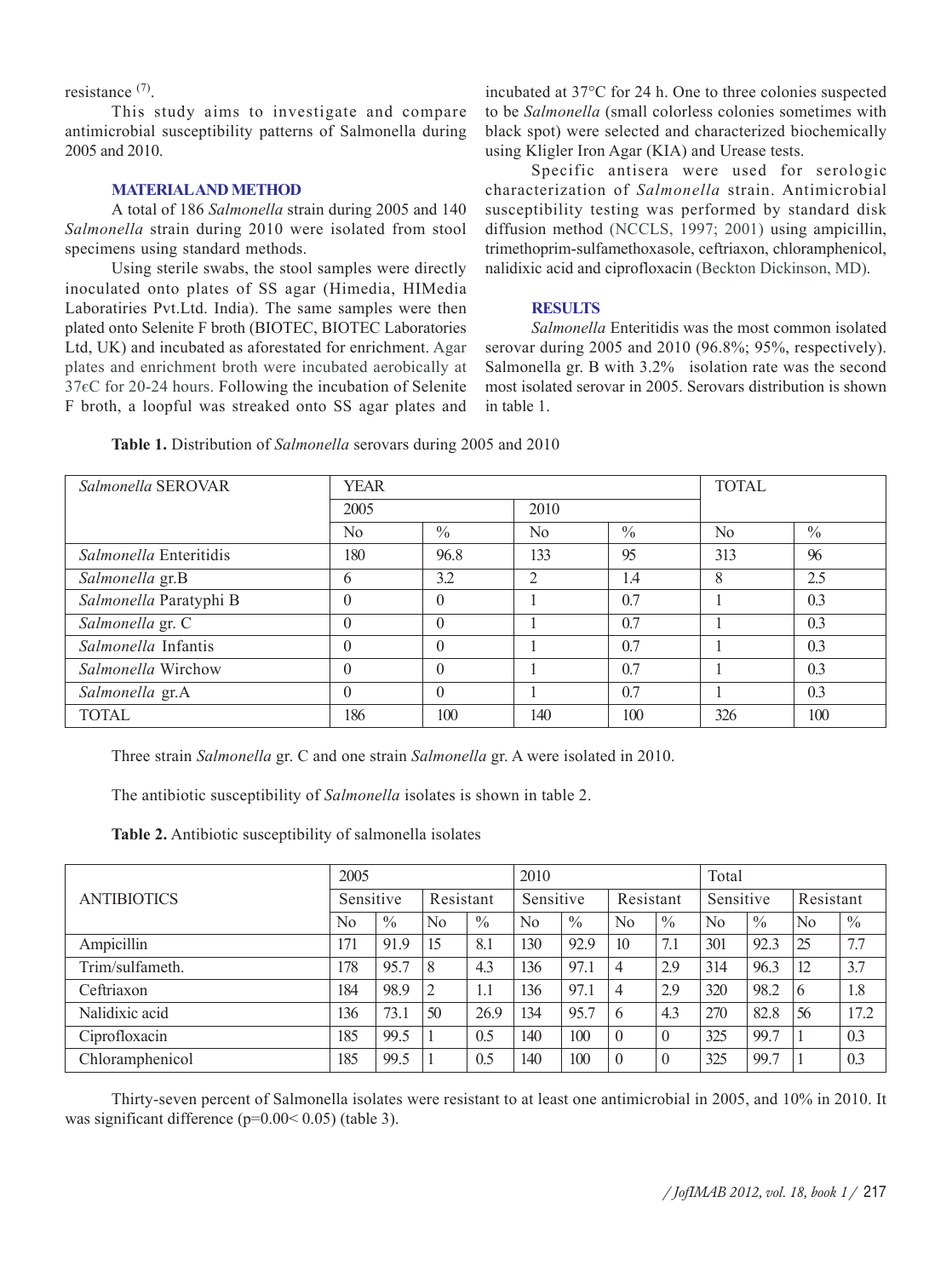**Table 3.** Total susceptibility to antimicrobial according to years

| Susceptibility                          | <b>YEAR</b> |               | <b>TOTAL</b> |               |     |               |
|-----------------------------------------|-------------|---------------|--------------|---------------|-----|---------------|
|                                         | 2005        |               | 2010         |               |     |               |
|                                         | No          | $\frac{0}{0}$ | No           | $\frac{0}{0}$ | No  | $\frac{0}{0}$ |
| Susceptible to all antimicrobial        | 118         | 63.4          | 126          | 90            | 244 | 74.8          |
| Resistant to at least one antimicrobial | -68         | 36.6          |              | 10            |     |               |
| <b>TOTAL</b>                            | 186         | 100           | 140          | 100           | 326 | 100           |

The incidence of multidrug resistance (MDR resistance to three or more antibiotics) in *Salmonella* strains was 1.6% in 2005 and 2.1% in 2010 (table 4).

**Table 4.** The incidence of multidrug resistance *Salmonella* strain

| Year         | No of    | No of MDR  | % of MDR   |
|--------------|----------|------------|------------|
|              | isolates | Salmonella | Salmonella |
| 2005         | 186      |            | 1.6        |
| 2010         | 140      |            | 21         |
| <b>TOTAL</b> | 326      | h          | 1.8        |

Multiresistant strains of *Salmonella* were isolated in higher percent in 2010 (2.1%) than in 2005 (1.6%), but the difference was not significant (p=0.725>0.05). All multiresistant strains were *Salmonella* Enteritidis.

# **DISCUSSION**

Over 2500 serovars of *S. enterica* have been identified belonging to six subspecies. *S. enterica* species are typically orally acquired pathogens which represent more than 99.5% of the *Salmonella* strains isolated from humans and other warm-blooded animals (8,9).

In our investigation there was one isolate *Salmonella* Paratyphi B in 2010. *Salmonella* gr. B was the second most isolated serovar in 2005, but in 2010 there was greater diversity of isolated serovars than in 2005. *Salmonella* gr. B and *Salmonella* gr. C were isolated with the same frequency in 2010. *Salmonella* Enteritidis has been the most common isolated serovar in both years of survey. *Salmonella* strains without identified serovars were rarely serovars and laboratory did not have appropriate antisera for its identification.

There is a disturbing general trend in *Salmonella* serovars being resistant to commonly used antimicrobials. Antimicrobial resistance among human *Salmonella* isolates is increasing worldwide and is likely due to the widespread use of antimicrobial agents for the empiric treatment of febrile syndromes and as growth enhancers in animal production (10). High rates of resistance to ampicillin,

chloramphenicol, tetracycline, and trimethoprimsulfamethoxazole have been reported from many areas of the world (5). Also resistance of *Salmonella* to newer antibiotics (quinolones and extended spectrum cephalosporins) has been demonstrated in developing as well as developed countries with increasing frequency  $(5, 11, 12, 13)$ .

Results in our study show that the frequency of *Salmonella* strains susceptible to all tested antibiotic was significantly higher in 2010 than in 2005. Our data show that the majority of isolates (90%) in 2010 were susceptible to all tested antibiotics.

Although the rate of sensitivity to individual antibiotics was higher in 2010 than in 2005, a slight increase of multi-resistant strains was marked in 2010 compared to 2005.

Multidrug-resistant (MDR) strains of *Salmonella* are now encountered frequently worldwide and the rates of multidrug-resistance have increased considerably in recent years. Even worse, some variants of *Salmonella* have developed multidrug-resistance as an integral part of the genetic material of the organism, and are therefore likely to retain their drug-resistant genes even when antimicrobial drugs are no longer used, a situation where other resistant strains would typically lose their resistance <sup>(14)</sup>.

Out of all tested antibiotics *Salmonella* isolates had the lowest level of susceptibility to nalidixic acid in 2005 and ampicillin in 2010. *Salmonella* isolates had the second lowest level of susceptibility to ampicilin (91.9%) in 2005 and nalidixic acid (95.7%) in 2010. We detected a significant increasing susceptibility to nalidixic acid in 2010 (95.7%) compared to 2005 (73.1%). Nalidixic acid has not been on the registered drug list for several years in Montenegro.

The highest level of susceptibility was detected to chloramphenicol and ciprofloxacin in both years of our investigation.

The investigation of sensitivity of *Salmonella* Enteritidis strains in Europe in 2006 shows results similar to our once concerning the resistance to ampicillin (8.1%), chloramphenicol (0.3%) and ciprofloxacin (0.6%). The rate of resistance to nalidixic acid was higher in 2005 than those in Europe in 2006 (14.8%) (The Community Summary Report).

atory ave sera on.